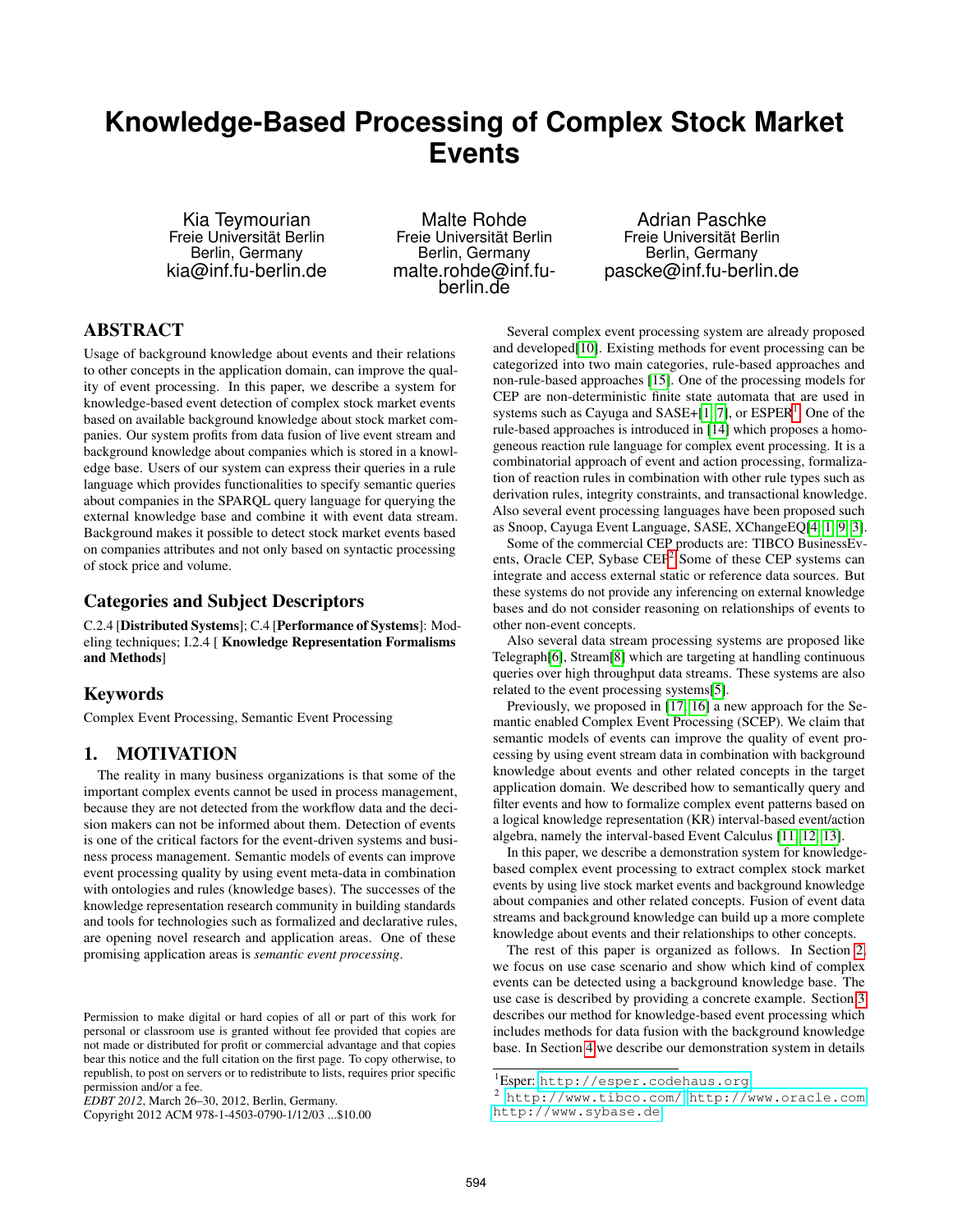and provide an other example.

# 2. USE CASE SCENARIO

Consider that Mr. Smith is a stock broker and has access to a stock exchange event stream like listed in Listing 1. He is interested in special kinds of stocks and would like to be informed if there are some interesting stocks available for sale. His special interest or his special stock handling strategy can be described in high level language which describe the interest using background knowledge about companies.

Listing 1: Stock Exchange Event Stream

|            | $\{\ldots, \{\text{(Name, 'GM'')}(\text{Price } , 20.24)(\text{Volume } , 8.835)\}\}$ |
|------------|---------------------------------------------------------------------------------------|
|            | $\{(Name, 'SAP'') (Price, 48.71) (Volume, 8.703)\},\$                                 |
|            | $\{(Name, ' 'MSFT'') ( Price, 24.88) (Volume, 46.829)\},\$                            |
| $\ldots$ } |                                                                                       |

Mr Smith would like to start a query on the event stream similar to the following query:

Buy Stocks of Companies, Who have *production facilities in Europe* and produce products from *Iron* and have more than *10,000 employees* and are at the moment in *reconstruction phase* and their price/volume *increased stable* in the *past 5 minutes*.

As we can see the above query cannot be processed without having background knowledge which can define the used concepts in this query. Mr. Smith needs an intelligent system which can use background knowledge about companies like listed in Listing 2. This background knowledge should be integrated and processed together with the event data stream in a real-time manner so that interesting complex events can be timely detected.

We can also consider that Mr. Smith works for a company and may need to share this knowledge base with other brokers. Each of these brokers may be able to gather new information about companies and update this knowledge base, e.g., the Opel company is not in reconstruction phase, or the Apple company has a new chief executive officer.

Listing 2: An Excerpt of Knowledge Base which Store Background Knowledge about Companies.

| { (OPEL, belongsTO, GM), (OPEL, isA, automobilCompany), |  |  |  |
|---------------------------------------------------------|--|--|--|
| (automobilCompany, build, Cars), (Cars, areFrom, Iron), |  |  |  |
| (OPEL, hatProductionFacilitiesIn, Germany),             |  |  |  |
| (Germany, isIn, Europe),                                |  |  |  |
| (OPEL, isA, MajorCorporation),                          |  |  |  |
| (MajorCorporation, have, over10,000 employees),         |  |  |  |
| (OPEL, is In, reconstruction Phase), $\dots$ }          |  |  |  |

# 3. SEMANTIC EVENT PROCESSING

The fusion of background knowledge with the data from an event stream can help the event processing engine to know more about incoming events and their relationships to other related concepts. We propose to use an external knowledge base which can provide background conceptual and assertional information about the events as it is shown in Figure 1. This means that events can be detected based on reasoning on their type hierarchy relationships, or temporal/spatial relationships. It can also be based on their connections to other relevant concepts from the domain, e.g., relationship of a stock price to the products or services of a company.

The realization of SCEP is a challenging task, because it should provide real-time processing and high scalability. The naïve approach for SCEP might be a storage-based approach. This means



Figure 1: High Level Architecture of Semantic-Enabled Complex Event Processing

to store all of the background knowledge in knowledge bases and start polling the knowledge base, every time when a new event comes into the system, and then process the result from the external knowledge base with event data. This approach may have several problems when the throughput of the event stream is high, the size of background knowledge is high, or even when expressive reasoning should be done on the knowledge base.

# 3.1 Event Query Pre-Processing

We propose to do an Event Query Pre-Processing (EQPP) before the event processing is done on the event stream. In this approach, the original complex event query can be pre-processed by use of a knowledge base and rewritten into a single *new query*. This *new query* is a query which can be syntactically processed only with the knowledge from the event stream and without an external knowledge base.

In this paper, we are addressing a simple pre-processing of event queries and illustrate the potential of such a pre-processing approach for SCEP. In our method the user query is pre-processed and rewritten into a single new query which has the same semantic meaning as the original one. The advantage of this method is that the user can define event queries in a high level abstraction view and does not need to care about some details, e.g., the user can specify queries like, *"companies who produce products from iron"* and does not need to know all of the products of companies which might not be simple for humans to remember. One other advantage is that the SCEP system is able to provide real-time event processing as events arrive into the system because the external reasoning on knowledge base is done in advance. On the other side, one dist-advantage of this approach is that the query needs to be updated each time when the knowledge base is changed (or when a part of the KB is changed). We assume that in some of the use cases the rate of background knowledge updates is not as high as the rate of the main event stream updates. For example the number of news about an specific stock, e.g., MSFT are not as much as the number of incoming trade events about that stock.

### 4. DEMONSTRATION

The architecture of our implementation is shown in Figure 2, it shows event data stream, a main processing engine and a knowledge base which stores background knowledge about events.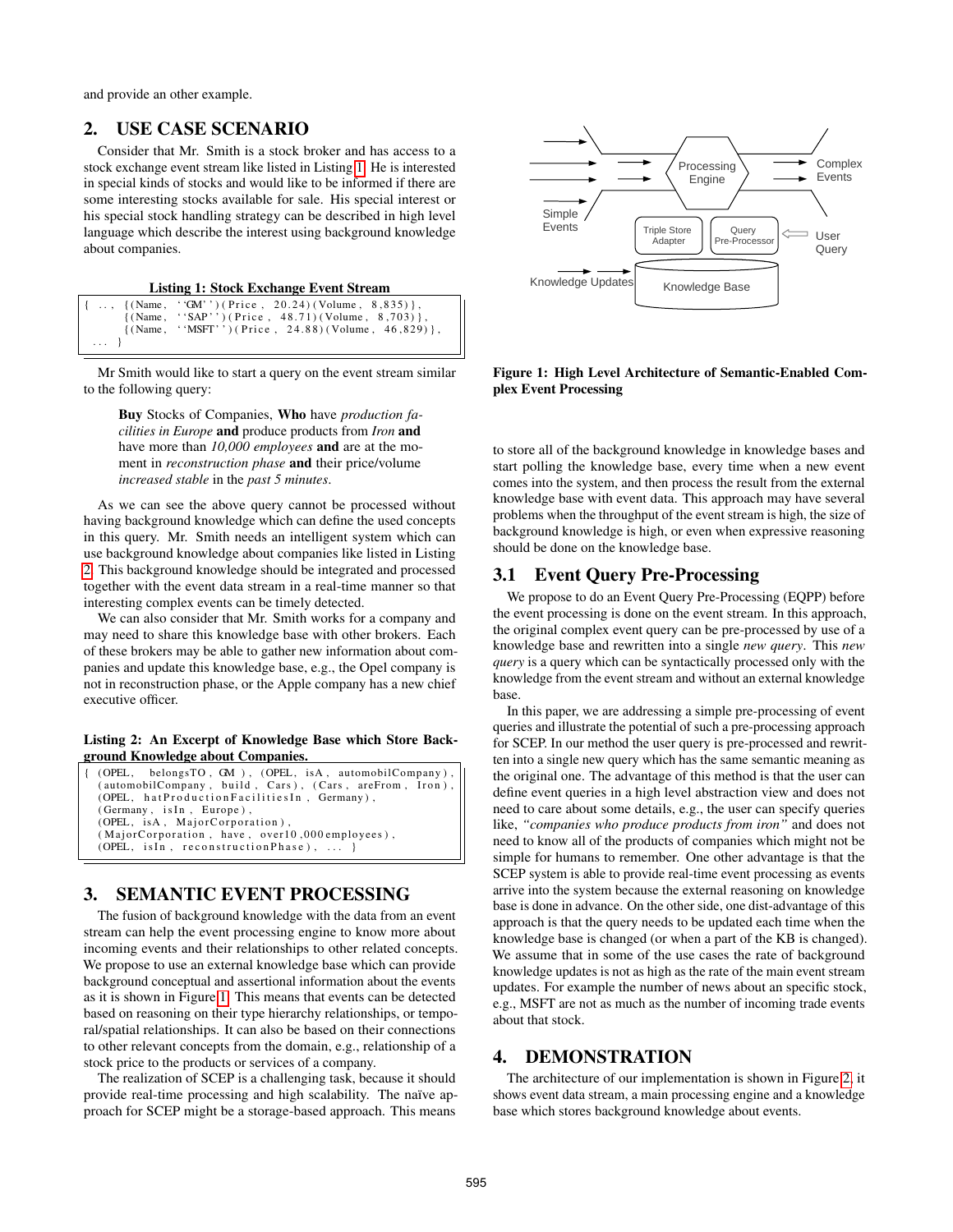

Figure 2: Architecture of our SCEP Implementation

#### Listing 3: Prova Example for Semantic Event Detection.

```
- eval (server ()).
s erver ( ) :–
  sparqlrule (QueryID),
  rcvMult(XID, Proto col, Sender, event,{ time−>Time , symbol−>Symbol , name−>Name , l a s t p r i c e −>
     Lastprice,
volume→Volume, high→High, low→Low }).
sparq1_results (QueryID, CompanySymbol, CompanyEmployes)[ Symbol = CompanySymbol , CompanyEmployees > 50000 ] ,
print n (['Found: ', Symbol]),
sendMsg(XID, Protocol, Sender, testrule, {name->Name}).
span q l rule (OueryID) :-
Query =PREFIX DBPPROP: <http://dbpedia.org/property/>
 PREFIX DBPEDIA: <http://dbpedia.org/resource/>
 PREFIX CSW: <http://corporate-semantic-web.de/scep/>
 SELECT ? symbol ? employees WHERE
  ? company DBPPROP: industry DBPEDIA: Computer_software.
  ? company CSW: traded_as ? symbol
  ? company DBPPROP: numEmployees ? employees .
} ',<br>sparql_select(Query, QueryID, [],<br>'http://dbpedia.org/sparql').
```
For our implementation, we use Prova<sup>3</sup> as a reaction rule language formalization and as a rule-based execution which can be used as an event processing engine. In the Listing 3, we provide an excerpt of the Prova code example which illustrate our implementation. In this query, a broker is interested in software companies which have more than 50000 employees.

Prova uses reactive messaging<sup>4</sup>, reaction groups, and guards<sup>5</sup> for complex event processing. Multiple messages can be revived using revMult(XID, Protocol, Destination, Performative, Payload) ; XID, a conversation id of the message; Protocol, message passing protocol; Destination, an endpoint; Performative, message type; Payload, the content of message. Prova implements a new inference extension called literal guards. During the unification only if a guard condition evaluates to true, the target rule will proceed with further evaluation.

We implemented the *sparql\_select* built-in<sup>6</sup> to run SPARQL queries from Prova which can start a SPARQL query from inside Prova on an RDF file or a SPARQL endpoint. The built-in injects the results of the SPARQL query as facts into the Prova knowledge base in order to be able to separate retrieval and use of the information. Those facts can then be accessed by using the *sparql\_results* predicate. This has several advantages over pulling the results directly into the unification process after issueing the query. First, this way the *sparql\_select* call will not result in several branches in unification and thus succeeding statements will not get evaluated/executed several times. This is especially important for follow-up calls to reactive messaging built-ins such as *rcvMult*. Second, it allows us to gradually feed results into the Prova knowledge base, for example when data in the external knowledge base changes.

The *sparql\_select* built-in has the following syntax: sparql\_select(QueryString, QueryID, [SetOfInputVariables], ServiceEndpoint).

The QueryID is used to associate the query with the corresponding results, it can either be provided by the user or will be generated by the built-in. The set of input variables provide the possibility to replace variables in SPARQL string which are starting with \$ with variables in Prova, and the service endpoint is the SPARQL endpoint.

We created a light-weight ontology for companies as shown in Figure 3, our system is able to extract knowledge about a specific company from DBpedia. A stock market event of company can be detected based on the properties for concept company. The knowledge base can be updated by the users.



Figure 3: A Simple Company Ontology

The complete pre-processing step should be updated on the knowledge base, whenever there is a change in the knowledge base, e.g., if new products are added to the product lists of a company. In many use case like ours, the frequency of such updates can be considered not to be very high. Here, one useful approach is to implement the updates also in an event-based manner, if any relevant changes are done on the knowledge base a notification informs the event processing engine to update the event query.

Prova follows a workflow paradigm in event processing. It is possible to use Prova for the realization of Plan-based complex

<sup>&</sup>lt;sup>3</sup>Prova, ISO Prolog syntax with extensions <http://prova.ws> 4 Prova Reactive Messaging [http://www.prova.ws/](http://www.prova.ws/confluence/display/RM/Reactive+messaging) [confluence/display/RM/Reactive+messaging](http://www.prova.ws/confluence/display/RM/Reactive+messaging) <sup>5</sup>Event Processing Using Reaction Groups [http://www.prova.](http://www.prova.ws/confluence/display/EP/Event+processing+using+reaction+groups) [ws/confluence/display/EP/Event+processing+](http://www.prova.ws/confluence/display/EP/Event+processing+using+reaction+groups) [using+reaction+groups](http://www.prova.ws/confluence/display/EP/Event+processing+using+reaction+groups)

<sup>6</sup> Source codes for Semantic Web extensions in Prova 3 can be found in [https://mandarax.svn.sourceforge.](https://mandarax.svn.sourceforge.net/svnroot/mandarax/prova3/prova-compact/branches/prova3-sw/) [net/svnroot/mandarax/prova3/prova-compact/](https://mandarax.svn.sourceforge.net/svnroot/mandarax/prova3/prova-compact/branches/prova3-sw/) [branches/prova3-sw/](https://mandarax.svn.sourceforge.net/svnroot/mandarax/prova3/prova-compact/branches/prova3-sw/)